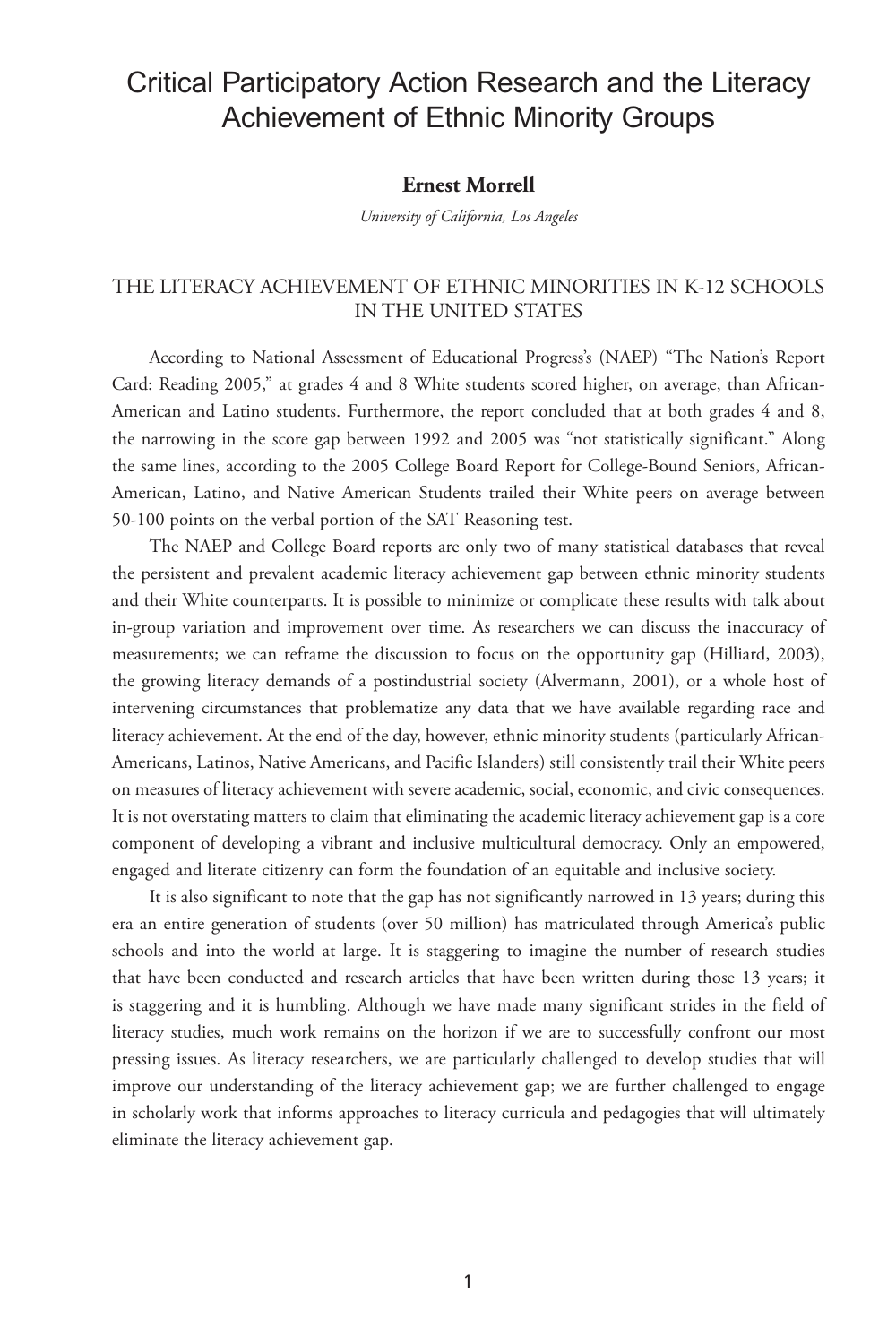# LIMITING DEFINITIONS OF WHAT "COUNTS" AS LEGITIMATE RESEARCH

In addition to the seemingly intractable literacy achievement gap, there is a second problem that we face in the field of literacy studies—the increasingly limiting definitions of what counts as legitimate literacy research. In the 2000 National Reading Panel Report, *Teaching Children to Read: An Evidence-Based Assessment of the Scientific Research Literature on Reading and Its Implications for Reading Instruction*, the authors only drew upon experimental and quasi-experimental research that included control groups to inform their findings. Along similar lines, in the National Research Council's 2005 report *Advancing Scientific Research in Education*, the only methodological recommendation pertained to randomized field trials. While the report does not necessarily rule out the use of other methodologies, the focus is clearly placed on the randomized experiment.

Members of the National Reading Conference and literacy researchers as a community at large have spoken out against these limiting definitions of what should count as valid literacy research. For example, Pressley (2001) comments in his white paper on effective literacy instruction in the elementary grades that:

[T]he National Reading Panel was too narrow in its focus, failing to report a great deal of credible science that can and should inform policy debates about beginning literacy instruction. (p.3)

Similarly, Duke and Mallette (2004) contend that, "Many different research methodologies… have valuable contributions to make to the study of literacy" (p. 347). It is worth noting that the National Reading Conference, as a leading international organization of literacy researchers, has shown a general consensus in speaking out against the limiting of appropriate research methodologies. The aforementioned examples are only two of a much larger body of work that speaks to the dangers of limiting the ways that we have available to us to understand language and literacy. What we have not done as well, however, is to articulate, historicize, theorize, and fairly evaluate critical alternative approaches to literacy research. This review of research investigates one alternative approach, participatory action research, and its ability to help us understand the literacy achievement gap. Further, the review of research explores the potential of participatory action research studies to inform the development of practices and principles that will ultimately improve the literacy achievement of ethnic minority youth.

I begin with definitions; that is, I attempt to engage the terms that ultimately informed the review along with an explanation of my research questions. I then explain the methods employed for this review of research, particularly how I selected appropriate databases, how I narrowed the search fields, how I accessed literature, and how I developed the categories I used to code the literature I consulted. I then make general conclusions about the role participatory action research has played in social science literature at large before undertaking a more substantive analysis of participatory action research in literacy studies.

The discussion of findings is divided into two sections. In the first section, I discuss the impact of the youth participatory action research movement on the literacy practices of the youth of color who have been involved in these projects. The second section examines practitioner action research and its impact on the practitioners themselves, on their literacy curricula and pedagogy, and, ultimately, on the learning and achievement of their students. I then transition to a discussion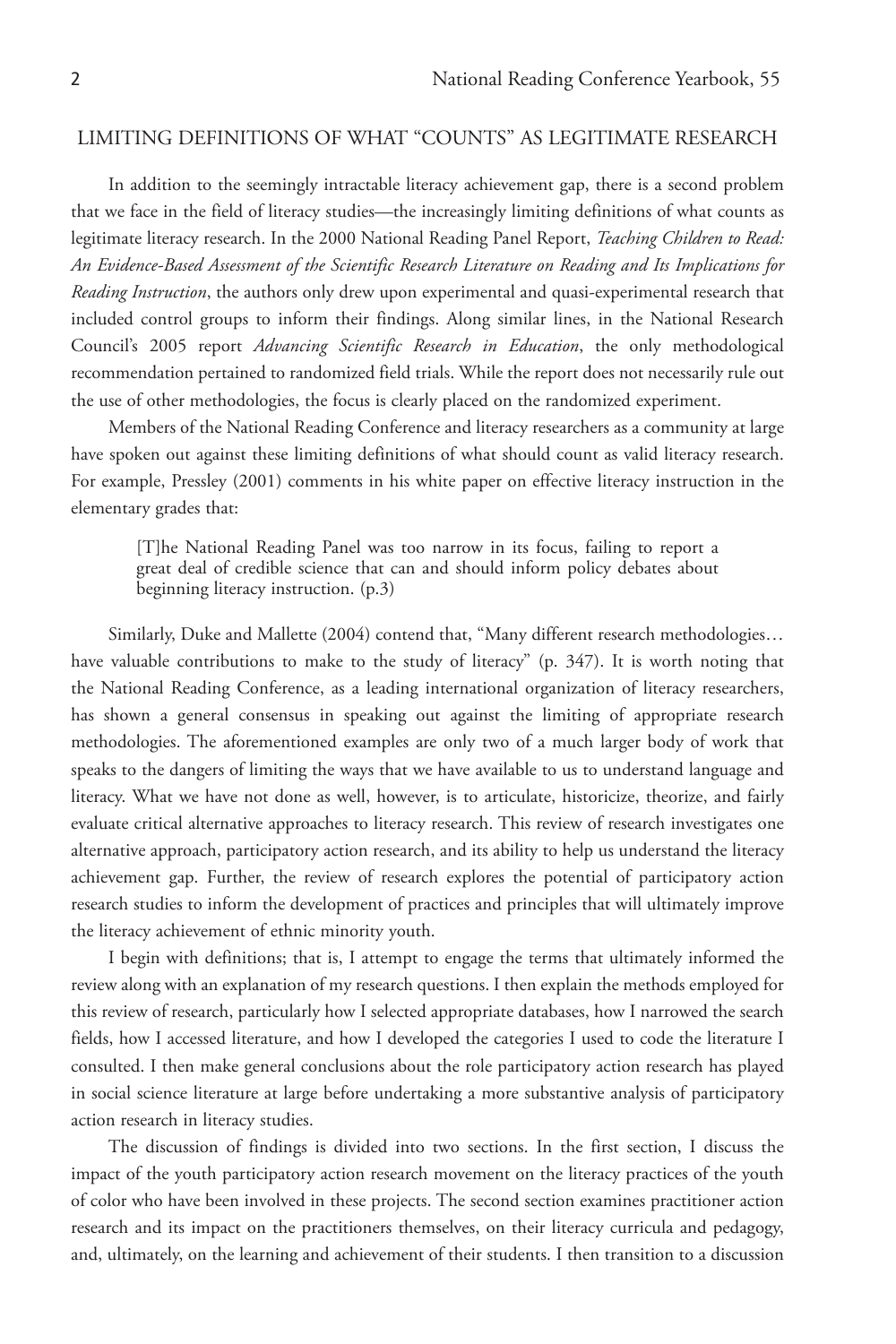of the limitations of the study and conclude with a set of recommendations for the field of literacy studies in general and the National Reading Conference in particular.

# THE PROMISE OF CRITICAL PARTICIPATORY ACTION RESEARCH IN LITERACY EDUCATION

This article examines a critical movement, or, more accurately, a series of interrelated critical movements that have begun to capture the imagination of some in our field. At least three iterations of this emergent tradition are practitioner research, youth participatory action research, and research for social justice. Although I do not want to minimize the differences between these traditions, there are enough similarities in aim and focus to loosely associate them under the umbrella of critical participatory action research. Research that is "critical," "participatory," and "action-oriented" fundamentally questions *who* has the right to engage in research by positioning students, community members, and K-12 literacy teachers as legitimate and integral participants in the research process. It also fundamentally challenges the hierarchy of knowledge production and changes the relationship of knowledge producers to knowledge consumers; critical participatory action research opens up spaces for populations who were formally only regarded as the objects of research to act as the subjects and empowered participants in research that matters a great deal to them. These new relationships to the research process also fundamentally challenge the *how* of basic research (Kincheloe & McLaren, 1998). The critical research tradition also challenges the *why* of research. Proponents of critical participatory action research are interested in understanding phenomena, but they are also interested in research (and researchers) that promotes change, whether that change manifests itself in the form of innovative classroom curricula or more equitable educational resources for members of economically and ethnically marginalized groups (Fine, Burns, Payne, & Torre, 2004). It is essential for the field of literacy studies to explore how these activist and practitioner-oriented methodologies might shed some light on the problem of literacy underachievement and how they might point toward potential solutions to eliminating the literacy achievement gap for ethnic minority students.

## RESEARCH QUESTIONS

To focus my analysis of the literature on participatory action research I developed a set of ten research questions (see Figure 1). The first sub-group of questions represents an attempt to understand how proponents of participatory action research had variously theorized the term. I also wanted a definition of participatory action research that I derived from conducting a meta-analysis of actual projects. I knew that there would be similarities; but I also felt that a functional definition of participatory action research could shed more light on the field of literacy studies, allowing us to understand the myriad ways in which participatory action research is practiced across the social sciences. Ultimately, I arrived at a set of research questions that would allow me to synthesize the conceptual and functional definitions of the term.

The second sub-group of questions guided the analysis of the literature from a lens of literacy studies. I wanted to understand what participatory action research could say about literacy practices,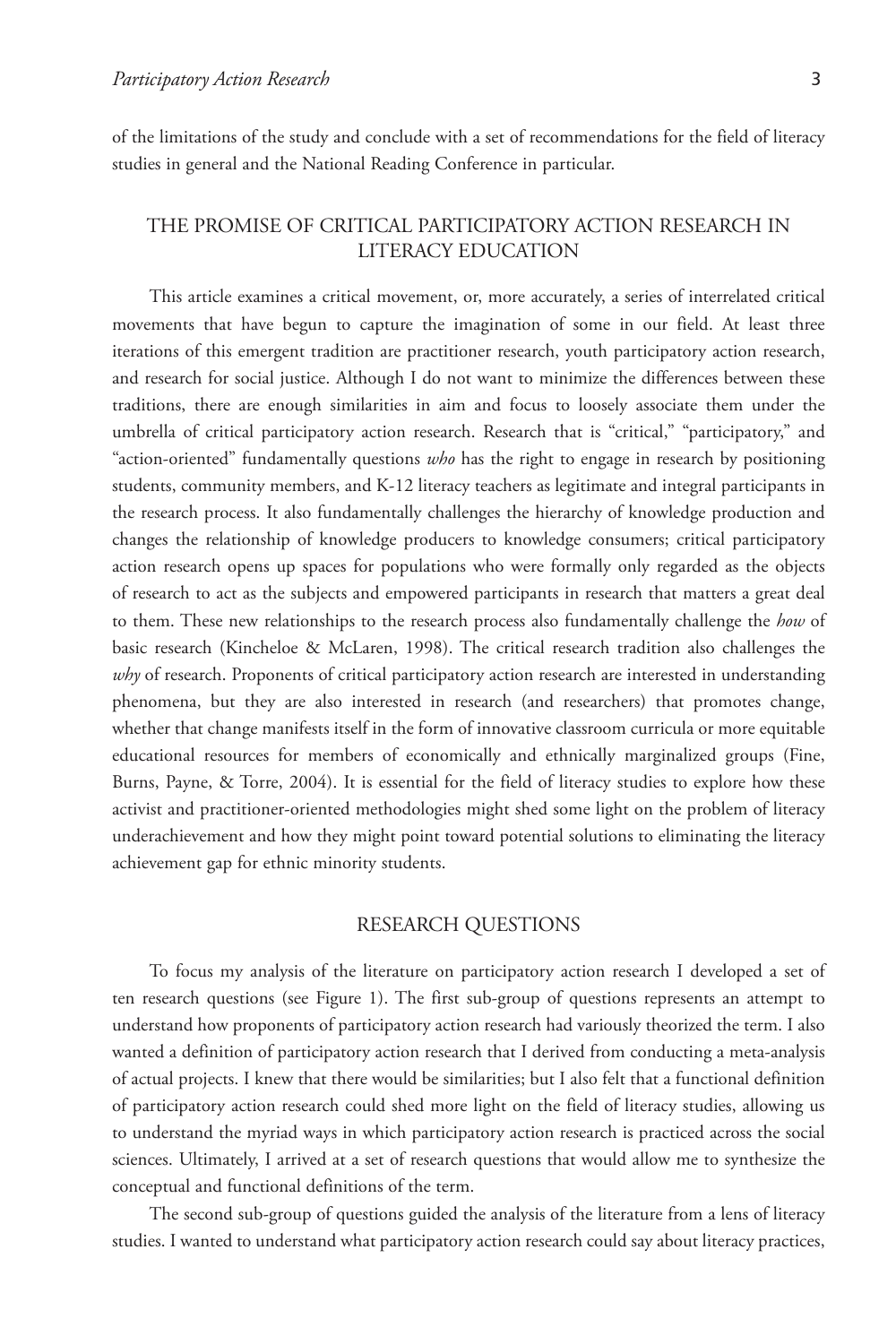literacy development, and the literacy achievement of ethnic minority students. For example, I wanted to understand the literacy practices associated with youth's involvement in participatory action research and I also wanted to understand the ways that practitioner action research shaped the social and intellectual identities and curricular and pedagogical choices of literacy practitioners. Finally, I wanted to understand how a meta-analysis of this growing field of research might inform literacy research and researchers as well as the practices of influential and widely recognized literacy organizations such as the National Reading Conference.

**Figure 1** Research Questions

- 1. What is participatory action research?
- 2. How has action research been defined in literature?
- 3. How has participatory action research been enacted?
- 4. Where are participatory action research projects published?
- 5. Who are its practitioners?
- 6. What are the central issues in literacy that action research has addressed?
- 7. What can these participatory action research pieces tell us about literacy education? Particularly, what can action research tell us about the literacy achievement of ethnic minority groups?
- 8. What are some challenges to using action research in literacy research?
- 9. What are recommendations for the National Reading Conference with respect to participatory action research and literacy education?
- 10. What are some recommendations for the field of literacy studies with respect to participatory action research?

#### **METHOD**

#### *Criteria for Inclusion*

Initially, I had intended to focus the meta-analysis solely on peer-reviewed articles. However, I expanded the search to include refereed conference proceedings, conference papers, chapters, and several key books. It was important to begin with the presumption that critical or participatory action research has been marginalized in (and largely absent from) traditional publication outlets. In the end, I could not justify only examining the outlets that have proven reticent to publish practitioner and activist research to evaluate the impact that these approaches to research have on knowledge in the field of literacy studies. With an expanded pool of potential sources, I devised the following criteria. Each study: (a) had to specifically address critical/action/participatory research; (b) had to specifically address literacy and/or achievement; (c) had to address ethnic minority groups; (d) had to include data in some form; (e) had to appear in a peer-reviewed journal, refereed conference proceedings, or book; and (f) had to deal with an educational context (schools, community centers, reservations).

During the accumulation and initial evaluation of abstracts and texts, I came across exceptional pieces that contained some, but not all, of the aforementioned characteristics. I did end up including some studies that contained only some of these criteria, but I retained the set as an ideal and as a standard by which I could evaluate the appropriateness of particular sources.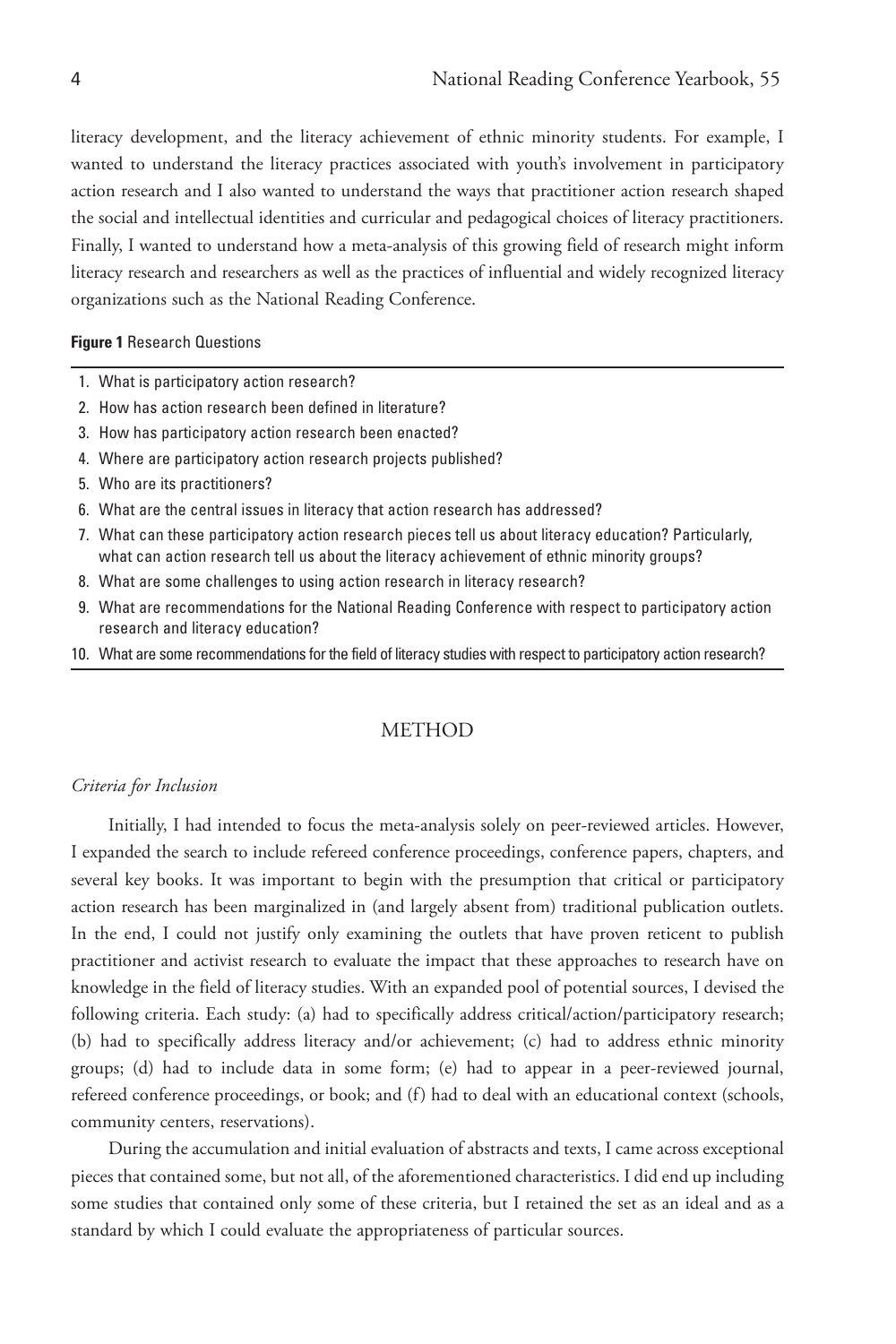#### *Identification of Studies*

Several computer searches were employed to gather the best possible pool of studies on participatory action research and literacy achievement. Computerized searches were conducted using two major databases for educational articles—ERIC (Education Resources Information Center) and Education Full text. I included the various descriptors, Critical Research or Participatory Action Research AND Literacy, under the "key words" search function to yield the highest number of returns (operating under the guidance of a senior librarian at the university who claimed that the "key words" search function is the broadest of all the search functions, and more broad than the "subject" search function). Initially I included only peer-reviewed articles, but I broadened the search criteria to include conference proceedings and papers for reasons I have already discussed. I also sought additional studies by key authors whose names appeared repeatedly in the searches and bibliographies. I did this because the database seemed indiscriminate about which entries were classified as participatory action research since this was not common terminology used across the articles that ERIC and Education Full Text categorized under these descriptors. The ERIC and Education Full Text searches yielded 328 distinct entries for "practitioner action research" AND "literacy" and 127 distinct entries for "youth participatory action research."

I downloaded the long citations into separate Word documents, one for the ERIC search and one for the Education Full text. I then used the search function to identify the articles that were available electronically as PDF documents and downloaded each of those texts. I also followed leads from these articles and publishing series that had series which specialized in action research or teacher research to generate a separate section of books that addressed the topics of action research and literacy achievement. From the leads and the publishing series I identified an additional pool of possible books for analysis.

### *Coding Scheme*

A formal coding template was developed for the current meta-analysis on the basis of Sirin's (2005) categories, which address both substantive and methodological characteristics including: report identification, terminology, setting, subjects, methodology, and general claims or conclusions. The final coding template included the following components: a) the *identification* section coded basic study identifiers such as the year of publication, the publication type, and the authors; b) the *terminology* coded specifically for definitions of participatory action research and literacy under which the authors were operating for the study; c) the *setting* described the location from which the data were gathered; d) the *student characteristics* section coded demographic information about the study participants including grade, age, race, gender; e) the research methodology section coded *basic methodology* information including the design, sample, methods of inquiry, data collected, and methods of data analysis; and f) the *general claims* and conclusions coded for the main arguments that were supported by the researchers' data and analysis. It was not my intent to judge the merit of any particular study, per se; my goal was only to document the authors' reported findings as they related to the research questions.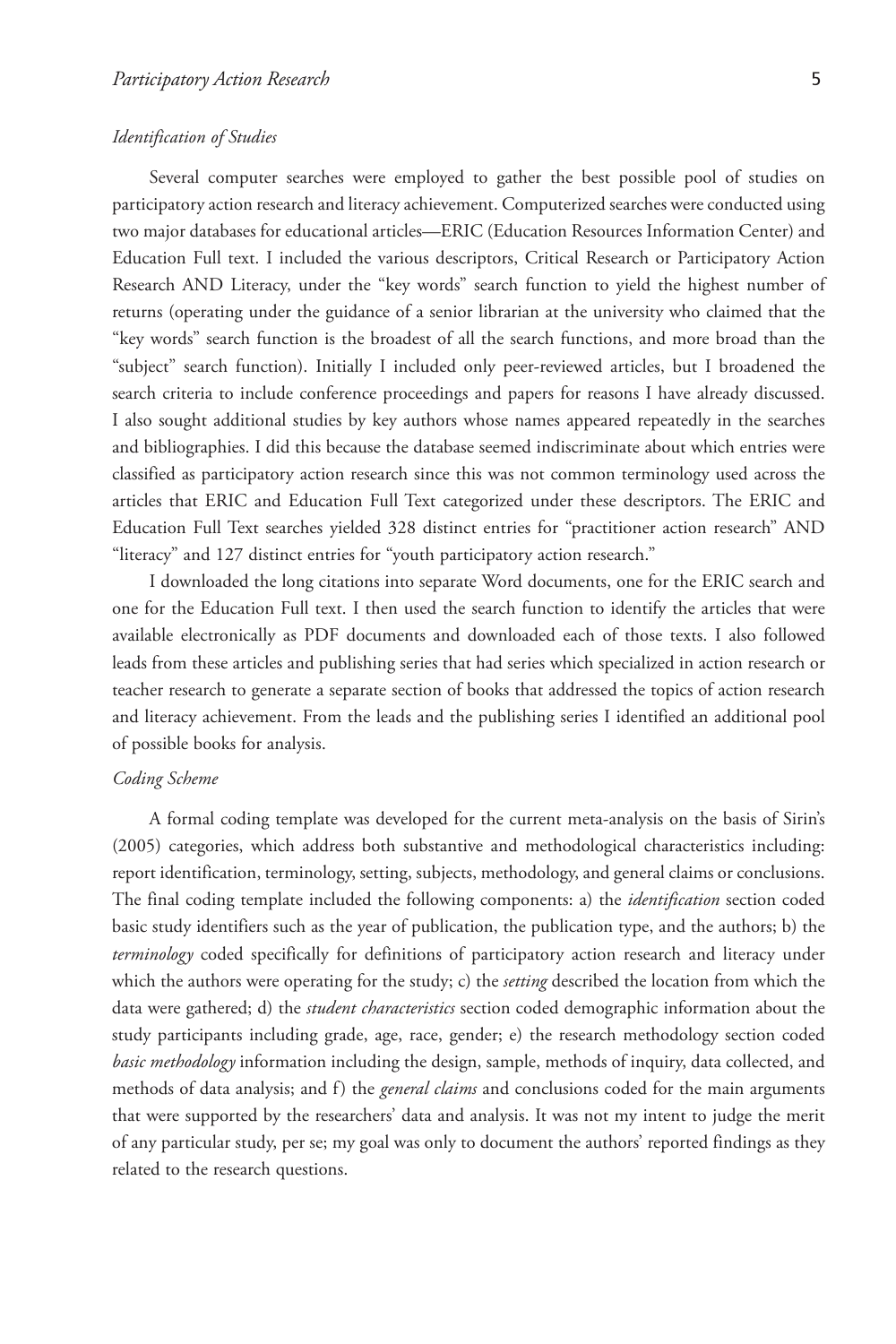## FINDINGS AND DISCUSSION

This discussion is divided into three sections. I will begin with a general discussion of participatory action research, which includes an overview of the multiple ways that participatory action research is identified in the social science literature along with some general observations of participatory action research projects. I then transition to a discussion of youth participatory action research and the literacy practices of members of ethnic minority groups. The final section discusses the relationship between practitioner action research, teacher identity, literacy curriculum development, and literacy achievement.

#### *What is Participatory Action Research?*

According to McIntyre (2000) there are three principles that guide most participatory action research projects: (a) the collective investigation of a problem; (b) the reliance on indigenous knowledge to better understand that problem; and (c) the desire to take individual and/or collective action to deal with the stated problem. Participants become researchers about their daily lives in hopes of developing realistic solutions for dealing with the problems that they believe need to be addressed. By assuming active and full participation in the research process, people themselves have the opportunity to mobilize, organize, and implement individual and/or collective action (Selener, 1997).

Participatory action research gained recognition in Latin America during the 1970s through the Symposium of Cartagena on Critical Social Science Research in April 1977 (Morrow & Torres, 1995) and the influence of Brazilian educator Paulo Freire (1970) who engaged marginalized populations of Brazilian peasants as collaborators, researchers, and activists. Freire fundamentally believed that any meaningful social transformation would only occur in conjunction with everyday people. Freire's revolutionary pedagogy intended to help ordinary people develop the critical literacy and inquiry skills that would allow them to more powerfully engage structures of power. While Freire's work is important to any discussion about critical inquiry and literacy development, there are those of us who argue that the antecedents of participatory action research go back much further than even the foundational work of Freire. The tradition of inquiry for advocacy is as old as the tradition of inquiry itself. This is important to keep in mind amid contemporary conversations about quality, validity, and rigor in social scientific research.

The National Institute for Disability and Rehabilitation Research has proven itself a major institutional catalyst for participatory action research. This organization hosted a conference on participatory action research in 1989 (Turnbull & Turbull, 1989) that yielded many important studies with significant substantive and methodological implications. A review of the research studies also shows that other social science fields, such as public health and psychology, have much longer traditions of participatory action research than literacy education and articles that draw upon this research methodology and appear in leading journals in the public health and psychology fields.

Participatory action research projects are often partnerships between sanctioned institutions (e.g., universities, Institutes of Health, Bureau of Indian Affairs) and local groups (e.g., teachers, adolescents, community residents, etc.). The research itself is part of the process of empowerment. The researchers are aware of themselves as implicated agents. Designating one's project as an action research project is to make a political statement. Participatory action projects have been popular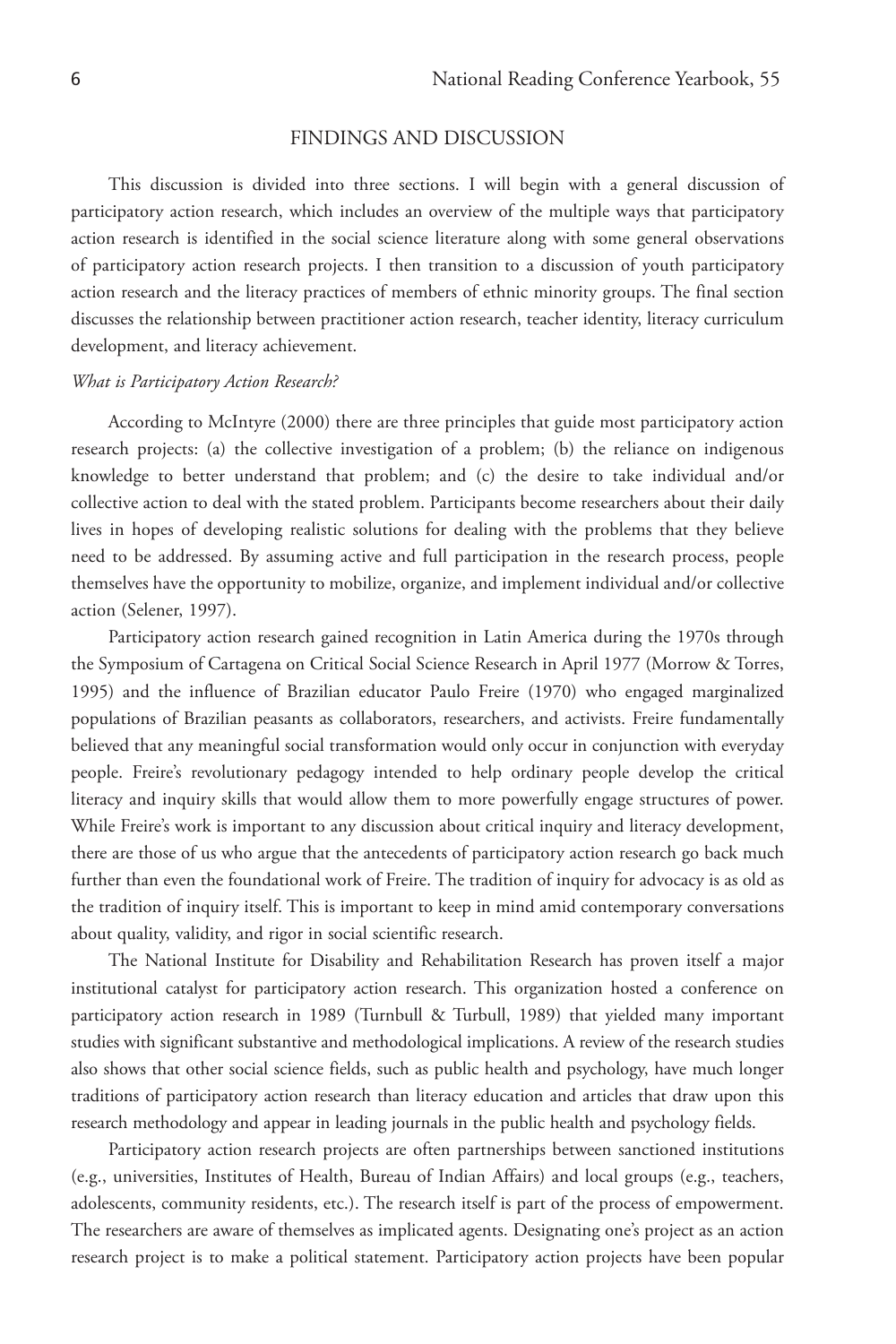across academic disciplines, especially psychology, public health, environmental studies, women's studies, and Native American studies. Additionally, participatory action research projects are very likely to focus on issues of culture, gender, class, ethnicity, race, and power. Most participatory action research projects are conducted with or on behalf of marginalized populations with the goal of understanding and intervening in real social problems such as domestic violence, environmental pollution, or lack of access for people with physical disabilities (see Table 1).

| Populations                        | Problems/Goals                |
|------------------------------------|-------------------------------|
| Immigrants                         | Domestic Violence             |
| Refugee Women                      | <b>Conditions of Refugees</b> |
| <b>Teachers</b>                    | <b>Educational Equity</b>     |
| <b>Community Groups</b>            | Self-determination            |
| Patients with mental illnesses     | Reclamation of culture        |
| <b>Environmental Activists</b>     | Self expression               |
| Urban Teens                        | Social Justice                |
| <b>Public Health Professionals</b> | Access                        |
| Native American Indians            | <b>Environmental Justice</b>  |
|                                    | Prevention of drug addiction  |

**Table 1** Populations Involved in Participatory Action Research

It is also significant to note that participatory action research is international in scope. The educational database searches yielded multiple entries from Anglophonic nations such as Australia, England, Kenya, United States, and Canada. Many of these studies involved indigenous populations within these countries. For example, Aboriginal Australians and Native Indian tribes in Canada used participatory action research to evaluate their conditions of incorporation within largely Eurocentric societies.

The participatory action research in almost all cases intended to inspire multiple transformative outcomes including individual development and social action. This intention is important when considering its potential role in literacy education, particularly when students and teachers are positioned as researchers. One major goal of practitioner research is teacher development, but an equally important focus is the development of students' literacies through innovating and empowering classroom curricula and pedagogies. Similarly, youth participatory action research seeks to develop young people as empowered agents of change through a process that also addresses larger issues of social inequality.

Researchers also situated participatory action research in the context of democracy and the creation of a true public sphere. Both university and community-based participants were aware of who normally has the power to conduct research and the research itself was a conscious effort to disrupt or call into question this paradigm of knowledge production. Finally, participatory action researchers challenged the notion of any research being neutral or value free (Gardener, 2004). Recently, participatory action research, which in some ways exists in contrast to traditional research, has been attacked as involved, interested, engaged, and somehow less important and rigorous than research that is distanced, disinterested, and objective. Given its position on the periphery of many social science fields, researchers who engage in participatory action research have had to "defend"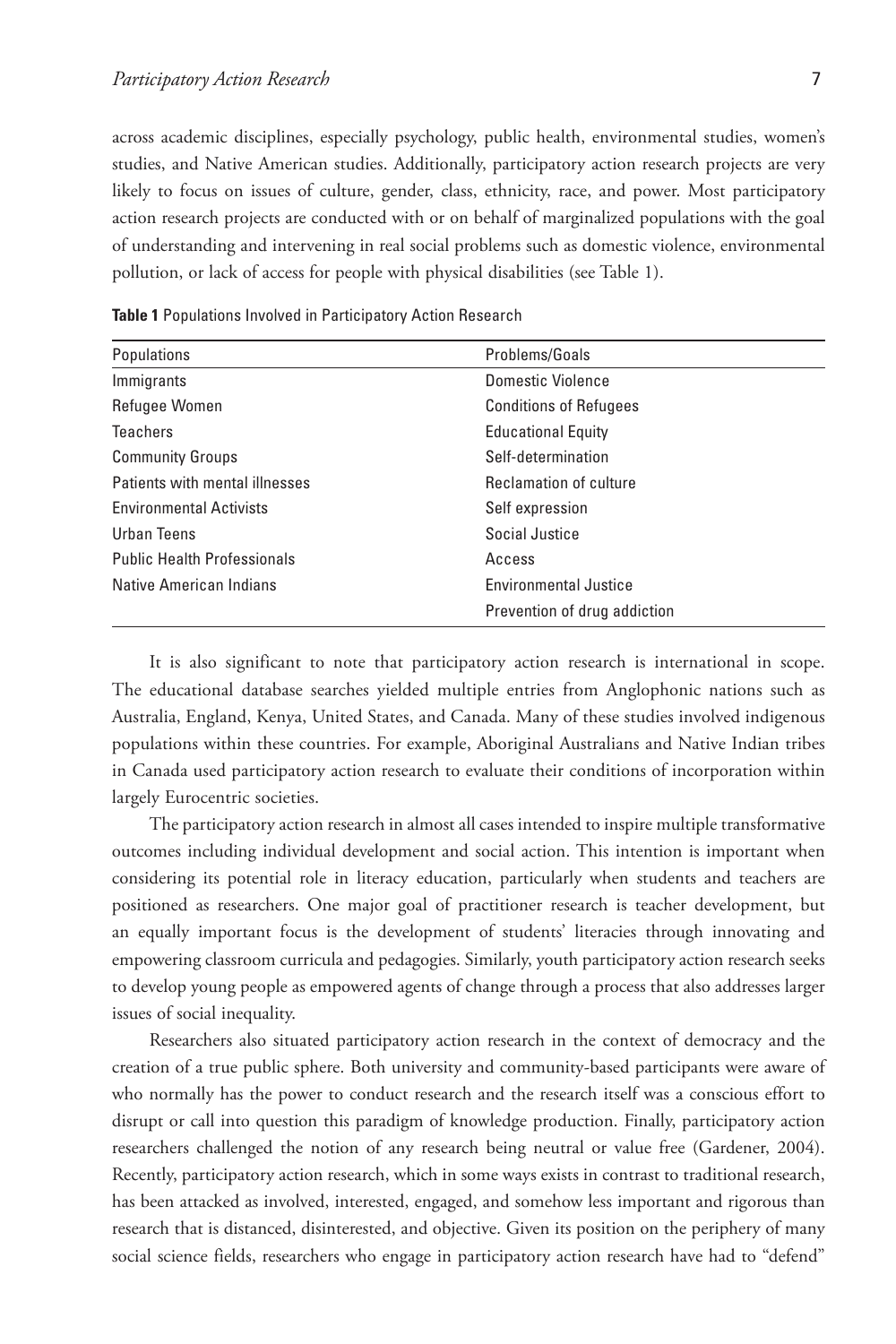the rationale of their studies. A review of the articles reveals that these researchers also engage in a critique of the disciplinary norms that have placed additional burdens on "engaged" researchers.

I will now transition to a specific discussion of youth participatory action research, practitioner action research, and the literacy achievement of ethnic minority groups. I begin each section with a description of the types of projects in which young people and classroom teachers were involved. I then shift the analysis to an explanation of the ways in which these processes illuminated innovative literacy practices or were themselves emblematic of the literacy learning practices that facilitate skill development and academic achievement.

## *Youth Participatory Action Research*

*Sample Topics of Inquiry In Youth Participatory Action Research.* In my first pass at coding, I wanted to get a sense of the topics that youth investigated when they engaged in participatory action research. Many of the subjects youth chose to investigate paralleled those of adults in communities and the academy. It is significant that many of these projects were conducted in collaboration with adults from community-based organizations, mental health organizations, schools, and universities. All of the research projects dealt with issues of injustice, equity, access, or social change. Each of the projects also had an extremely personal dimension. The youth, in nearly every instance, were clearly implicated in the problems under study. This personal, invested stance added to the urgency and passion in the research, also a unique and important positionality. Some examples include young people investigating and working to resolve inequities in education, violence in the community, environmental injustice, and lack of access to social institutions for people possessing physical disabilities (see Figure 2).

#### **Figure 2** Sample Topics of Investigation in Youth Participatory Action Research

- 1. Urban youth in Los Angeles conducting critical research for literacy and social justice (Morrell, 2004)
- 2. Youth with disabilities researched difficulties populations with disabilities have accessing the public transportation system and professional athletic facilities in their city (Sandoval, Bryan, & Burstein, 2002)
- 3. Urban sixth graders make sense of violence in their communities (Morrell, 2004)
- 4. Youth in NY-NJ Metro attend research camps where they learn the tools and methods of research that they will use to develop their own projects in their neighborhoods and communities (Fine, 2005)
- 5. Parents and students in underserved communities help teachers understand how to provide quality instruction for culturally and linguistically diverse learners (Markey, Santelli, & Turnbull, 1998)
- 6. Students conduct NSF-funded research on community land-use issues and organize activities that lead to positive change in their environments (Mordock & Krasny, 2001)

*Youth Participatory Action Research Involves Sophisticated Academic Literacy Practices.* A review of the research studies showed that the participation in youth participatory action research itself existed as a sophisticated literacy practice. When looking at the various types of reading, writing, and speaking associated with the process of engaging in youth participatory action research, it becomes immediately obvious that the literacy practices parallel, or even exceed what would be considered as desirable literacy practices in a primary or secondary literacy curriculum. For example, when coding for the various forms of reading and writing that are associated with the youth participatory action research process, I found examples of students reading existing research studies, developing research questions and research designs, and designing and piloting instruments such as interview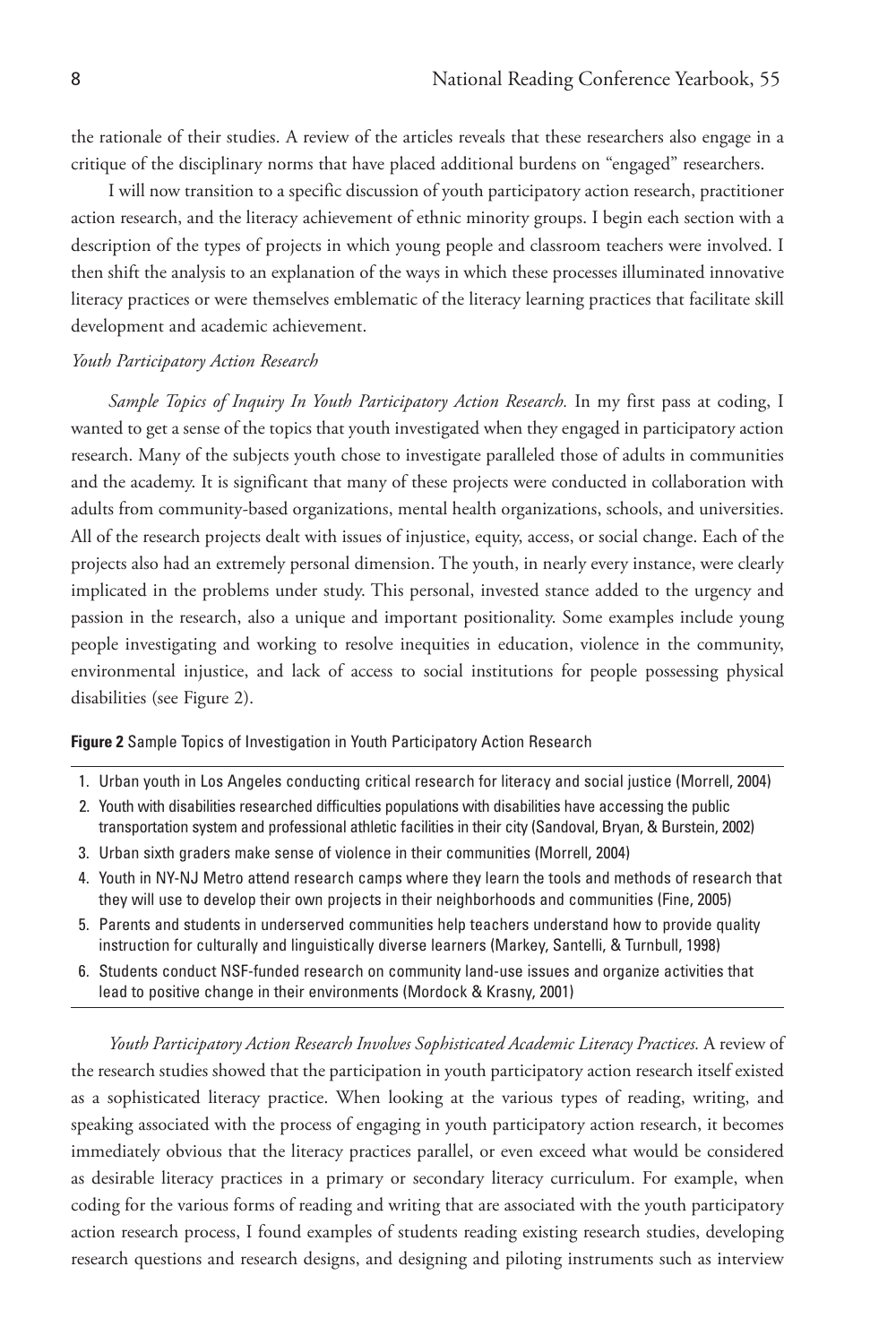protocols and surveys. During the data collecting phase, students recorded field notes, transcribed interview responses, and read through statistical databases and policy documents. During the data analysis phase students examined a number of print and new media texts ranging from transcribed interview data and survey results to videotapes and digital photographs. Students across the various projects also contributed significant intellectual energy and developed sophisticated literacy skills in the process of writing up data for publication and presentation.

Finished products took many forms including formal research reports (Mordock & Krasny, 2001), presentations to public officials (Sandoval, Tanis, & Burstein, 2002), letters to public officials (Borsheim & Petrone, 2006), curriculum and pedagogical plans for teachers (McIntyre, 2000), short films (Morrell, 2006), and published articles (Fine, et al., 2004). Consider the following example, which emerged from a project where urban adolescents investigated the multiple uses and academic potential of youth participation in hip-hop culture. The following passage is excerpted from a 15-page report that a group of urban adolescents produced for an audience of K-12 educators and academic researchers. Their action research project investigated the multiple impacts of hip-hop music and culture on urban youth and possible connections between hip-hop culture and traditional classroom curricula:

We also found that the average student owned 10-15 hip-hop compact discs, several students own more than 20 compact discs and some own 5-10 compact discs or less. The average student watches 3-5 hours of hip-hop videos a week on television and listening on the radio. Several students watch 10 hours of hip-hop videos a week and a few students watch an hour or an hour and a half. With this abundance of information, we found that the average student believes that hiphop music has an extreme influence on teens.

The students we interviewed and surveyed in the Los Angeles area believe hip-hop is so widely listened to for a myriad of reasons. The most popular reason was that they like it. The second most noted reason was that the students could relate with the music. It has to do with everyday things they have to go through. Students gave responses such as: "Hip-Hop is an expression of the soul that everyone can relate to because it combines so many art forms," and "they talk about what teens are experiencing in life, so the teens feel a connection with the music."

The presentation of data reveals an in-depth understanding of the language of academic research. In just a short time these high school students have grasped the idea of research methodology and how to explain one's methodology to an academic audience. This "research literacy" is also complemented by basic literacy skills that are required to write and analyze research instruments such as interviews and surveys that the student research team administered.

*Youth Participatory Action Research Increases Student Engagement In Academic-Intellectual Work.* A close examination of the youth participatory action projects also revealed that students were motivated to put in great amounts of work to bring their research to fruition and to share the results of their research with key stakeholders and power brokers. Students volunteered their evenings, weekends, and summers to participate in participatory action research projects (Sandoval, Bryan, & Burstein, 2002). Students were also more willing to take writing to extra drafts before submitting to external audiences. Vasquez's (2004) research demonstrates that even very young students will embrace the spirit of revision when they produce texts that are socially meaningful. In her book *Negotiating Critical Literacies with Young Children*, she recounts an example where a kindergarten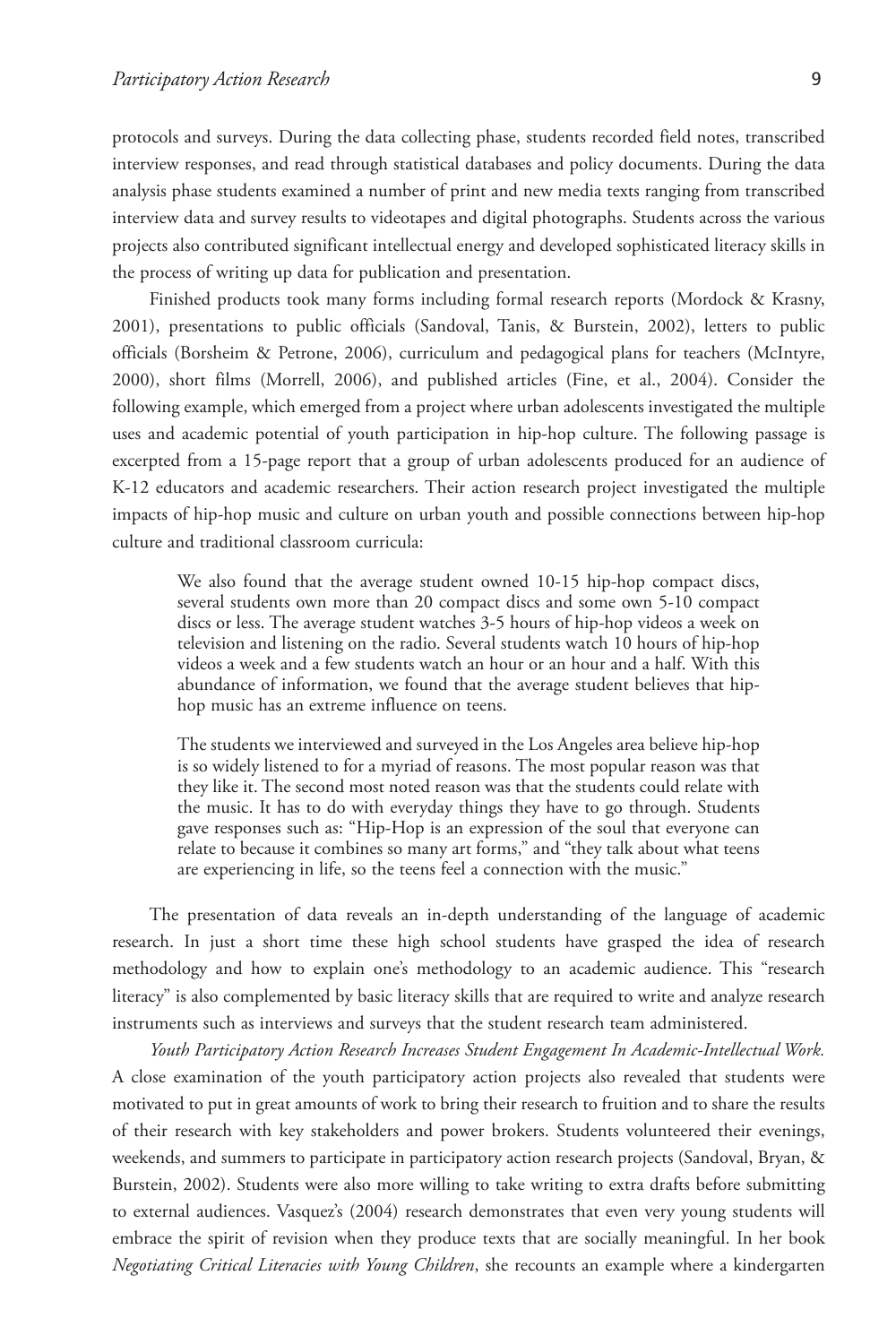class, feeling that they had been shut out of an important school event, created a survey that they took through multiple drafts to disseminate to various sectors of their school population to learn more about the event and who was able to participate.

Students made impassioned presentations of their work to school officials, elected officials, and other power brokers. For example, middle school students in Far Rockaway, New York learned to use digital video cameras, which they employed to document the serious environmental conditions in their neighborhood. After creating video documentaries, these young students then organized an all-day conference in which they invited environmentalists, legislators, educators, and community members. The students used the conference as an opportunity to share their research and to promote discussions about ways to address the community's environmental concerns (Mordock & Krasny, 2001).

Through their involvement in participatory action research, students have more power and voice. McIntyre (2000) reported on a research project where young people who live in communities facing tremendous violence were able to use research to share their experience with others as they also came to terms with their structural conditions. McIntyre offered that this "bearing witness" is important in that it allows important power brokers such as educators and researchers into the worlds of children in ways that will make them more empathetic and outraged. She also argued that the opportunities for testimony are important because they position youth as agents of inquiry and as "experts" about their own lives (McIntyre, 2000, p. 126).

*Youth Participatory Action Research Projects Confront the Social and Cultural Barriers to Literacy Achievement and Educational Attainment.* An analysis of the youth participatory action research literature also revealed that student research is legitimate research in its own right. Literacy educators and researchers should be concerned with how the process of action research impacts the literacy development of youth-researchers, but it is important to understand that the research products themselves have importance as well. If the youth become legitimate participants in the research community, then it follows that their research products are also legitimate and, for a variety of logistical and methodological reasons, these research documents may inform conversations regarding educational opportunities, literacy practice, and literacy achievement.

For example, Fine, Burns, Payne, and Torre (2004) and Fine et al. (2005) worked with a team of student-researchers to design and carry out a study on the inequitable conditions students face in America's urban schools. Findings were used in expert testimony and published in *Teachers College Record*. Student researchers from UCLA's Institute for Democracy, Education, and Access (IDEA) have lobbied policymakers, informed literacy practitioners, published in peer-reviewed journals, lectured at major universities, and presented at national conferences such as the annual meeting of the American Educational Research Association (Morrell, 2004).

## *Practitioner Action Research*

*Practitioner Action Research and the Literacy Achievement of Ethnic Minority Students.* The data on the impacts of youth participatory action research on literacy activity and literacy development are powerful in their own right. For the purposes of this investigation, however, they tell only half of the story. In my initial coding of the research studies I noticed two distinct trends. Some studies focused on the youth themselves and their participation in participatory action research projects. A second set of studies focused more on the adults (in most cases classroom teachers) as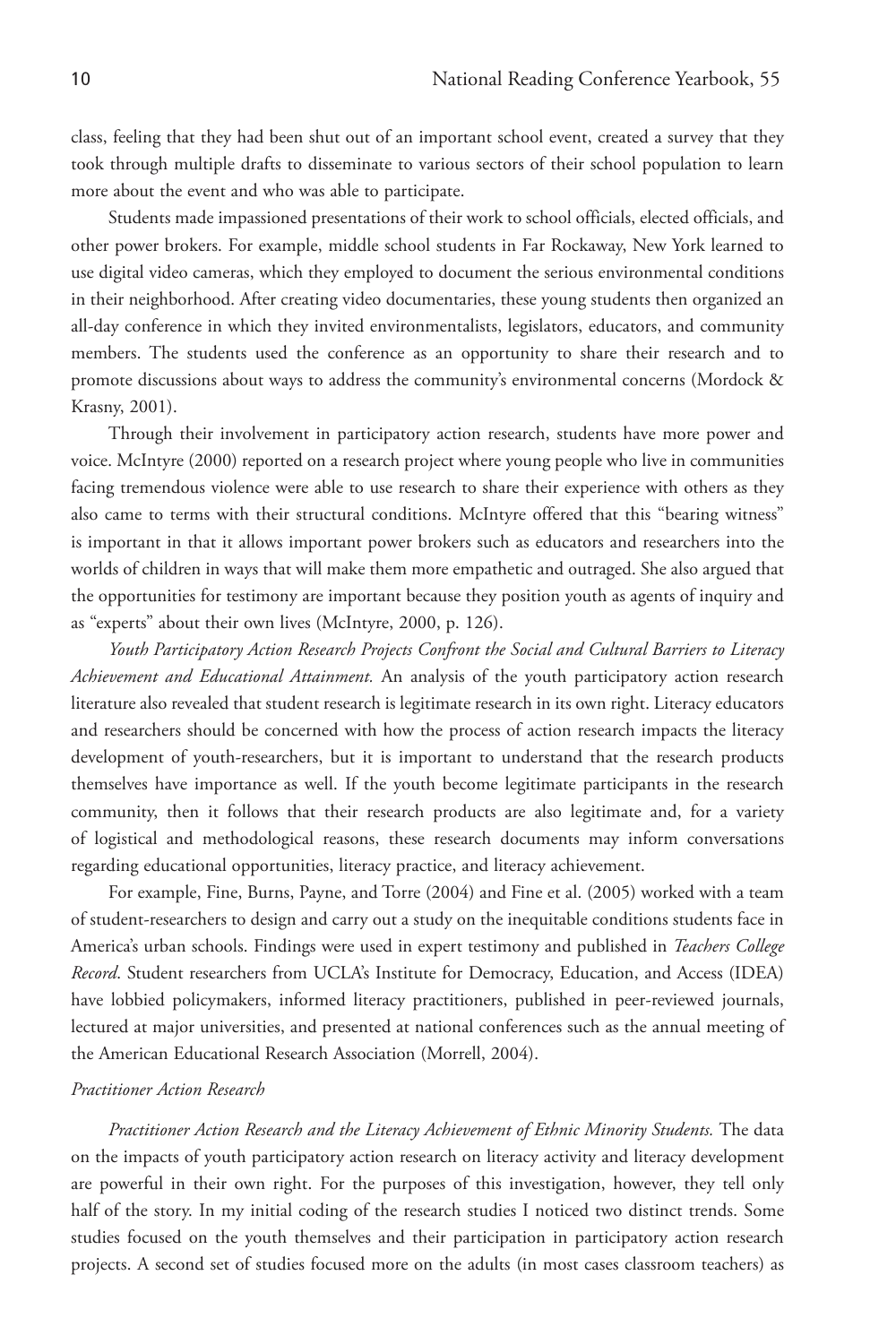action researchers. There were numerous studies where literacy teachers also functioned as action researchers. It was clear that a separate analysis needed to focus on the impacts of practitioner action research on the development of literacy curricula and the literacy achievement of ethnic minority students. After performing an initial analysis of these studies, I realized that this process of engaging in action research also had a profound impact on the identities of the practitioners involved.

My first task, however, involved classifying the literacy practitioner action research studies. As with the general participatory action research studies and the youth projects, I wanted to get a sense of the range of topics of investigation (see Figure 3). While there was a wide range in the topics that literacy educators chose to investigate, a majority of the classroom-based projects were actually attempts by classroom teachers to "test-out" theories or assumptions derived from research. These practitioner action research projects functioned as translation studies conducted by (or in collaboration with) practicing teachers who were translating the conclusions of educational theory or the findings of basic research into their classroom practice. They also served to challenge, problematize, and refine basic educational research in important ways.

**Figure 3** Sample Topics of Investigation in Practitioner Action Research

- 1. Whether teaching literary theory impacts students reading and interpretation skills
- 2. Whether teaching popular culture improves academic literacy development of urban teens
- 3. The effects of drama on reading ability
- 4. Whether using rhythm and rhyme improves the reading skills of working class first graders
- 5. Improving reading achievement of poor children through the use of balanced literacy instruction
- 6. Identifying standards-based, culturally sensitive practices for improving literacy achievement of Native American students
- 7. Promoting emergent literacy through children's literature
- 8. Strategies to improve vocabulary of English language learners
- 9. Improving the computer literacy of elementary school girls
- 10. Whole school reform approaches to increasing informational literacy
- 11. Strategies educators can employ to improve home-school relationships concerning literacy development
- 12. Improving reading comprehension through the use of technology
- 13. Out-of-school support schemes that encouraged boys to read more
- 14. Exploring the uses of reflective journal writing in secondary science classrooms
- 15. Linking literacy and violence prevention in secondary education
- 16. Collaborative development of hypermedia software programs to improve student literacy

*Practitioner Research Reveals How Teachers Come to Understand and Eliminate Barriers to Student Learning.* There are a myriad of ways that practitioners use action research to learn about the lives of students as learners, as literate beings, and as members of multiple cultures and communities. For example, practitioner-researchers visit the homes of students (Porter & Johnson, 2004) and talk to parents about their experiences and their desires for their children. Practitioner-researchers also conduct literacy surveys and have students write literacy autobiographies to understand how students use language and literacy across multiple contexts. Practitioner-researchers interview students to learn about their strengths and anxieties. Wilhelm (1997) talked to students in his middle school classroom who were strong readers to understand the techniques they used to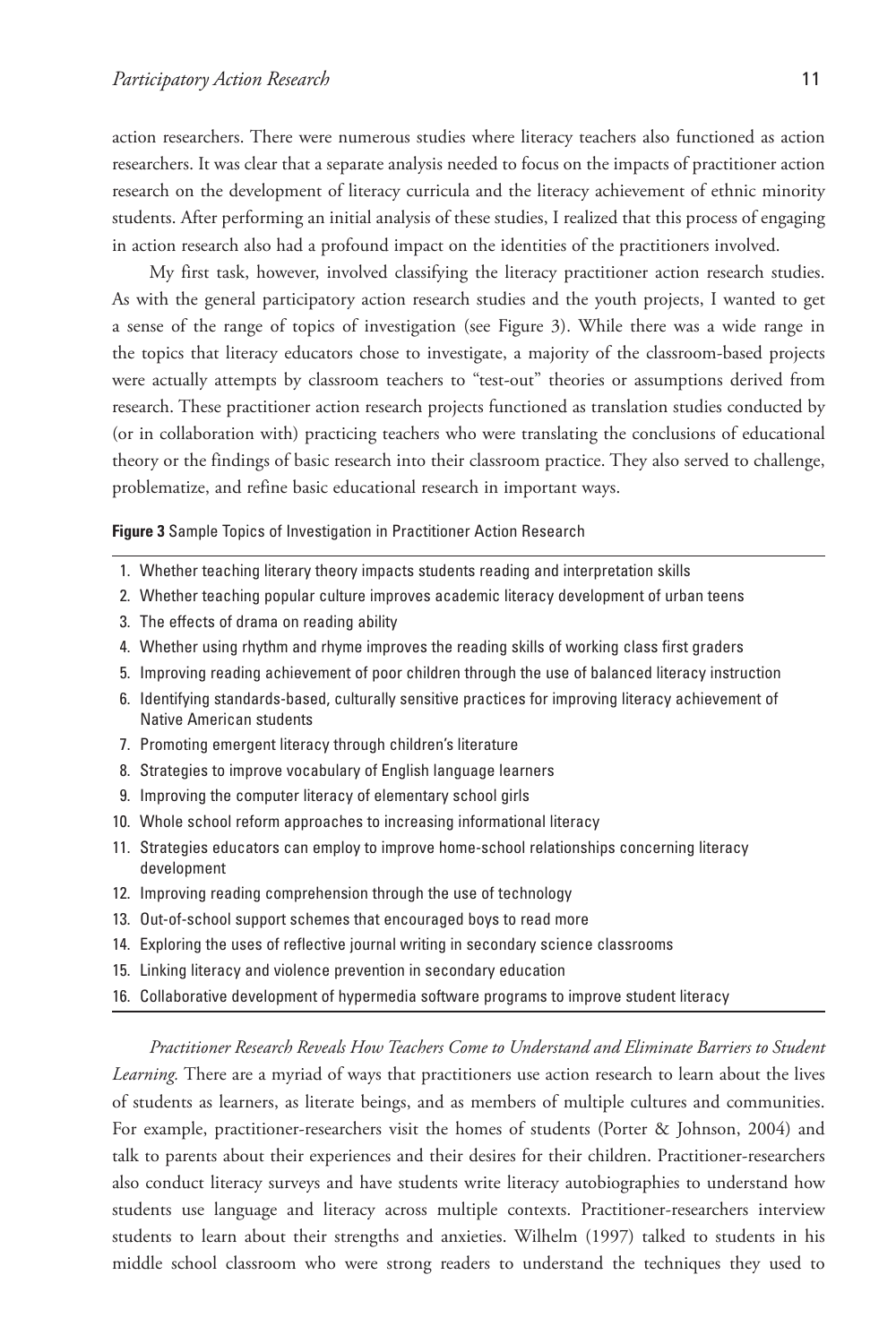comprehend text; but he also talked to students who were emergent readers to learn more about their anxieties about reading and to find out about strengths the students possessed that might contribute to the development of academic reading skills.

Practitioner-researchers observe students in non-school settings (Taylor & Lorimer, 2003). Practitioner-researchers consult existing research that discusses structural, cultural, and psychological barriers to student learning (Lee, 1993; Vasquez, 2004; Wilhelm, 1997). Ultimately, practitionerresearchers draw upon participatory action research to design and evaluate curricula and pedagogical practices that are engaging, that draw upon students' strengths and interests, that are culturally responsive, and that cater to multiple learning styles.

Many of the studies outline a problem of practice, identify an innovative approach to dealing with the problem or challenge, offer an explanation of the innovative practice, and/or introduce data to demonstrate that the practice was successful. As an example, Bintz and Shelton (2004) identified a lack of focus on middle school literacy strategies and lack of student motivation to engage in academic writing as their problem of practice. The authors, a university-based researcher and a seventh-grade language arts teacher, developed a collaborative action-research project to determine the effectiveness of using students' interest in written conversation (e.g., notes, etc.) to teach the skills of academic writing. The researchers developed a theoretically informed intervention that they piloted with two middle school classes, they collected student artifacts to analyze, and they solicited student feedback. They found that the approach increased students' ability to meaningfully engage with the academic texts that they were reading, and they also found that students were motivated to work with each other in this way.

*Promises of Practitioner-Oriented Participatory Action Research.* Practitioner research has promise for the literacy achievement of members of ethnic minority groups given its positive impact on K-12 literacy educators. The process of engaging in practitioner action research develops reflective practitioner-scholars who explore connections between theory, basic research, and classroom practice. Further, the practice engenders teachers who envision themselves as innovators and agents of change and teachers who see possibilities in urban youth and urban literacy classrooms. Literacy lead teachers in Albuquerque public schools, for instance, were able to develop study groups and action research projects with elementary teachers. Participation in these groups led to increased efficacy and more effective literacy practices (Raisch, 2005). In these ways, practitioner action research is consonant with the larger tradition of teacher research where systematic, selfcritical inquiry has been articulated as a powerful way for teachers to continually generate new understandings about their students' learning as well as their own teaching (Stenhouse, 1983; Cochran-Smith & Lytle, 1999).

Additionally, practitioner action research holds promise for the literacy achievement of ethnic minority students given its translation of existing theory and basic research findings into multiple classroom contexts. Even when these studies are confirming the "findings" of basic research they add to and transform existing theory by their focus on context, curriculum development and pedagogy, and their unique position as classroom-insiders. The research is also important for its articulations and demonstrations of transformative classroom practice, its explicit focus on culture and power and its attention to the role of "context," its focus on curriculum and pedagogy, and its rich, thick descriptions of classroom life from the perspective of insiders. As an example, Lee (1993) translates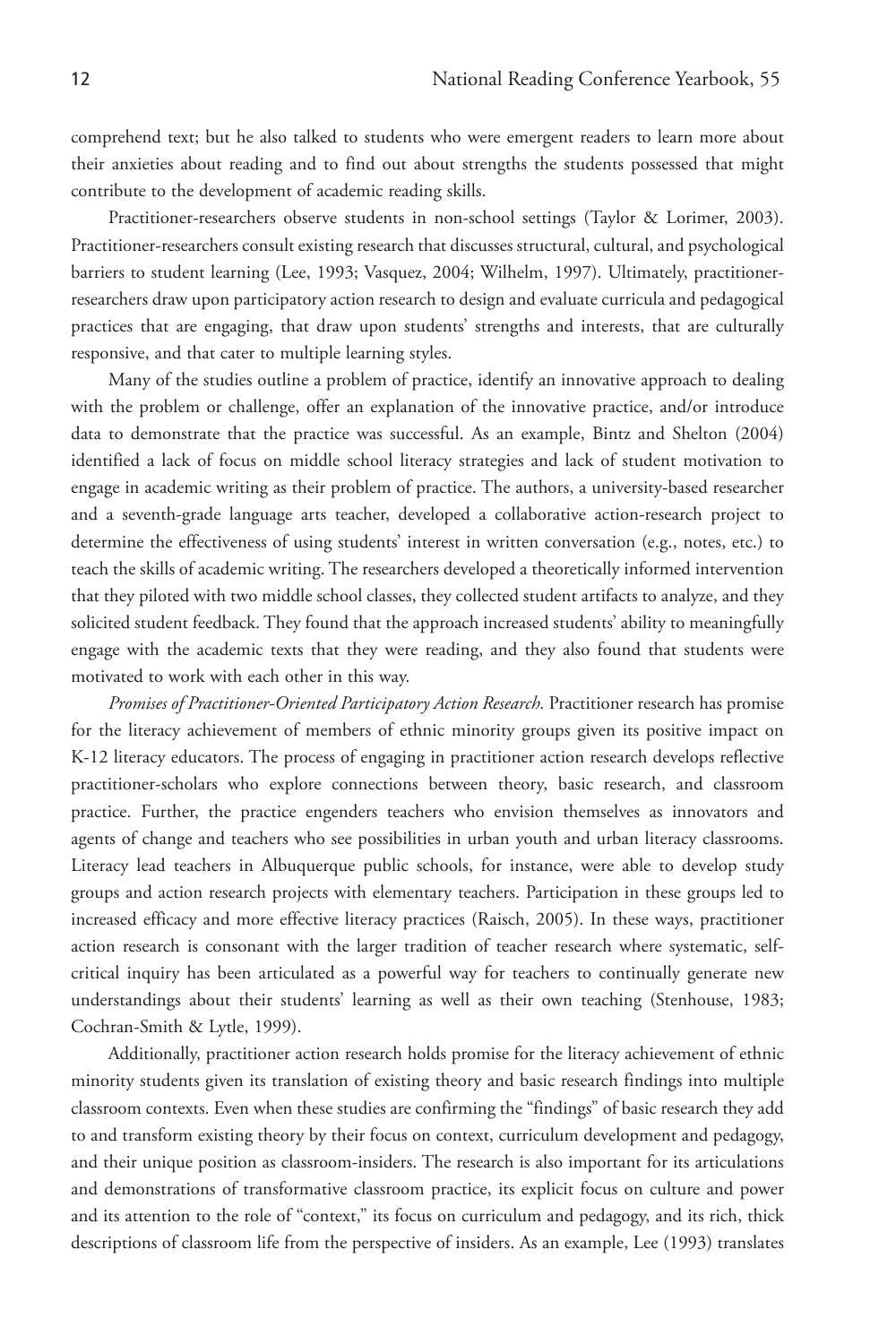Vygotskian theories of sociocultural learning and sociolinguistic studies of African American language into a six-week intervention where South-side Chicago high school students drew upon indigenous discourse genres to develop their skills of academic literary interpretation.

Finally, practitioner action research offers vivid examples of successful classroom practice with ethnic minority students. In the preceding example, for instance, Lee offers numerous examples of the ways in which African American students were able to come to complex interpretations of high-level literary texts. Ideally, though, the process develops habits of mind and practice in teachers that foster academic achievement in ALL students (Noffke, 1997). Educators and researchers can draw from practitioner action research in order to generate nuanced and sophisticated theories of practice. That is, these projects almost always involve the generation, analysis, or application of basic principles of pedagogy and practice; however, they are also applied in specific contexts that present their own unique challenges that need to be addressed. Practitioner action research by definition directly confronts the challenges of applying basic theory and pedagogical principles in practice. In this way it challenges and expands basic literacy research in important ways.

*Areas of improvement for participatory action research in literacy studies.* Participatory action research within literacy studies would be strengthened with more focus on definitions and demonstrations of academic achievement and academic literacy development. A present disconnect exists between the stated measures of literacy achievement in many of the studies reviewed and standardized measures of academic literacy achievement, especially at the secondary level. It is understandable that most of the studies focus on academic literacy development as opposed to academic literacy achievement. That is, the primary focus of the studies reviewed pertained to skills that participants developed as opposed to recognizable and statistically significant gains on standardized measures of literacy achievement. It is important to have research that shows the development of literacy skills, but it is also important that we recognize that there is not a simple and direct correlation between literacy development and standardized measures of literacy achievement.

Participatory action research would also benefit from more cross-case and multi-site analyses, which would strengthen research claims and facilitate the development of grounded theories of practice (Strauss & Corbin, 1997). It's important that these studies focus on local contexts and provide thick descriptions of the practices in these specific contexts; but it is also important for researchers to examine multiple cases across multiple contexts in order to be able to make broader claims about innovative literacy practices with youth of color and in classrooms where participatory action research projects take place.

Finally, the field would benefit from more explicit articulation of the principles of action research in literacy studies. Many of the pieces speak at length to the importance of participatory action research and several identified the tradition of participatory action research. Very few, however, spoke to the core principles of participatory action research as a specific research methodology. That is, there is little discussion of what makes a piece of participatory action research effective, of what constitutes quality within the research tradition. While there does not need to be a consensus, the explicit discussion within literacy studies would provide an explanation to critics as well as provide a starting point for novices who are attracted to the research methodology.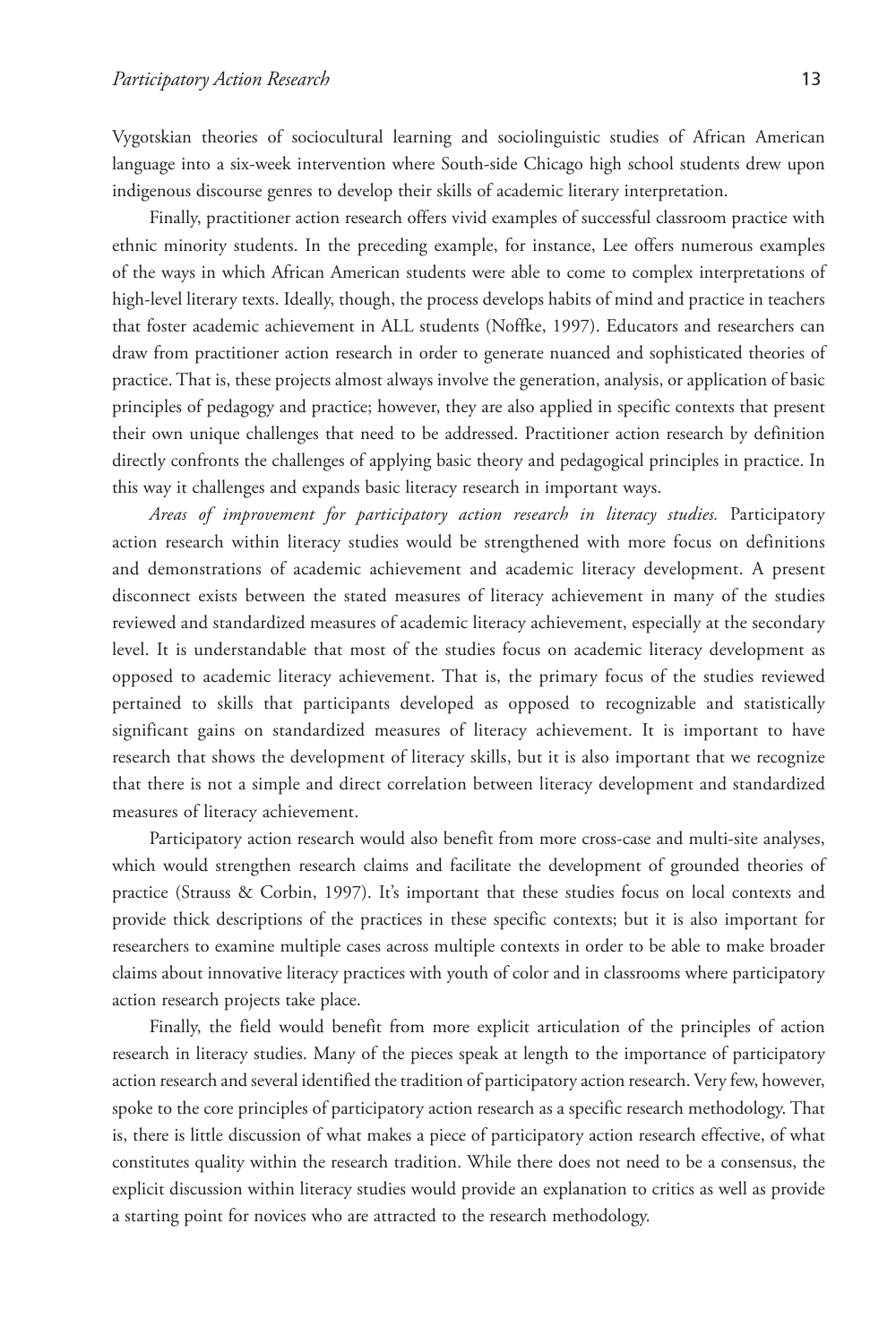## LIMITATIONS OF THE ANALYSIS

It is important to acknowledge that there are limitations to this analysis of participatory action research and its impact on the literacy achievement of members of ethnic minority groups. The first limitation concerns the inability to locate all examples of participatory action research. As this is not yet (and may never be) a generic term in critical, activist research, I was only able to access studies that explicitly referred to themselves as action research. Certainly there are other studies which draw upon these same principles, and who would have strengthened this analysis, that were unavailable to the ERIC and Education Full Text searches because they did not refer to themselves explicitly as participatory action research projects.

Although I would have liked to expand the scope of the studies I analyzed, I wanted to avoid the temptation to relativize the term to include too much. Some, for instance, might intimate from this analysis that all research conducted by students and teachers is participatory action research. While I do not believe this to be the case, I also recognize the difficulty in determining which studies actually "count" for analysis. The ERIC search engine, for example, seemed especially liberal in the nature of the studies it grouped in this tradition. As a researcher, I found myself "interpreting" ERIC results in two directions. I needed to examine the studies listed within the context of the articulations of participatory action research from its most articulate spokespersons. Therefore, while having more studies to analyze may have been a goal, I am fully aware that applying too liberal a definition of the term would allow me to say everything and nothing at all about participatory action research and its potential impact on literacy studies and literacy achievement.

The second limitation concerns the source of the studies themselves. Most examples of participatory action research do not make it into the publication outlets that are accessible via the ERIC and Education Full Text searches. Participatory action research still resides on the periphery of educational discourse, so it would be foolish to expect the mainstream document archives to have complete collections of existing youth and practitioner action research projects. As yet, however, more complete alternative archives to assist with a meta-analysis of critical research practices do not exist.

A third limitation concerns demographic reporting. The research reports were not always explicit in referring to the ethnic background of the target populations involved in the study. This is not always a result of faulty methodology or reporting however. In diverse classrooms, teachers are not at liberty to disaggregate their students the way that university-based researchers can. Their responsibility is to educate all of their students so the lack of explicit focus on racial/ ethnic differences in achievement is understandable, but it still poses a limitation of the study. Nevertheless, despite these significant limitations, there is much to learn from this review of the research. Toward this end, I offer several recommendations for National Reading Conference and the field of literacy studies at large.

#### RECOMMENDATIONS

## *Recommendation #1: NRC Should Reach out to (and Advocate for) Students and Teachers Engaged in Participatory Action Research*

Given its significance as a sophisticated literacy practice that promotes engagement and literacy development, the National Reading Conference, as an organization, should do what it can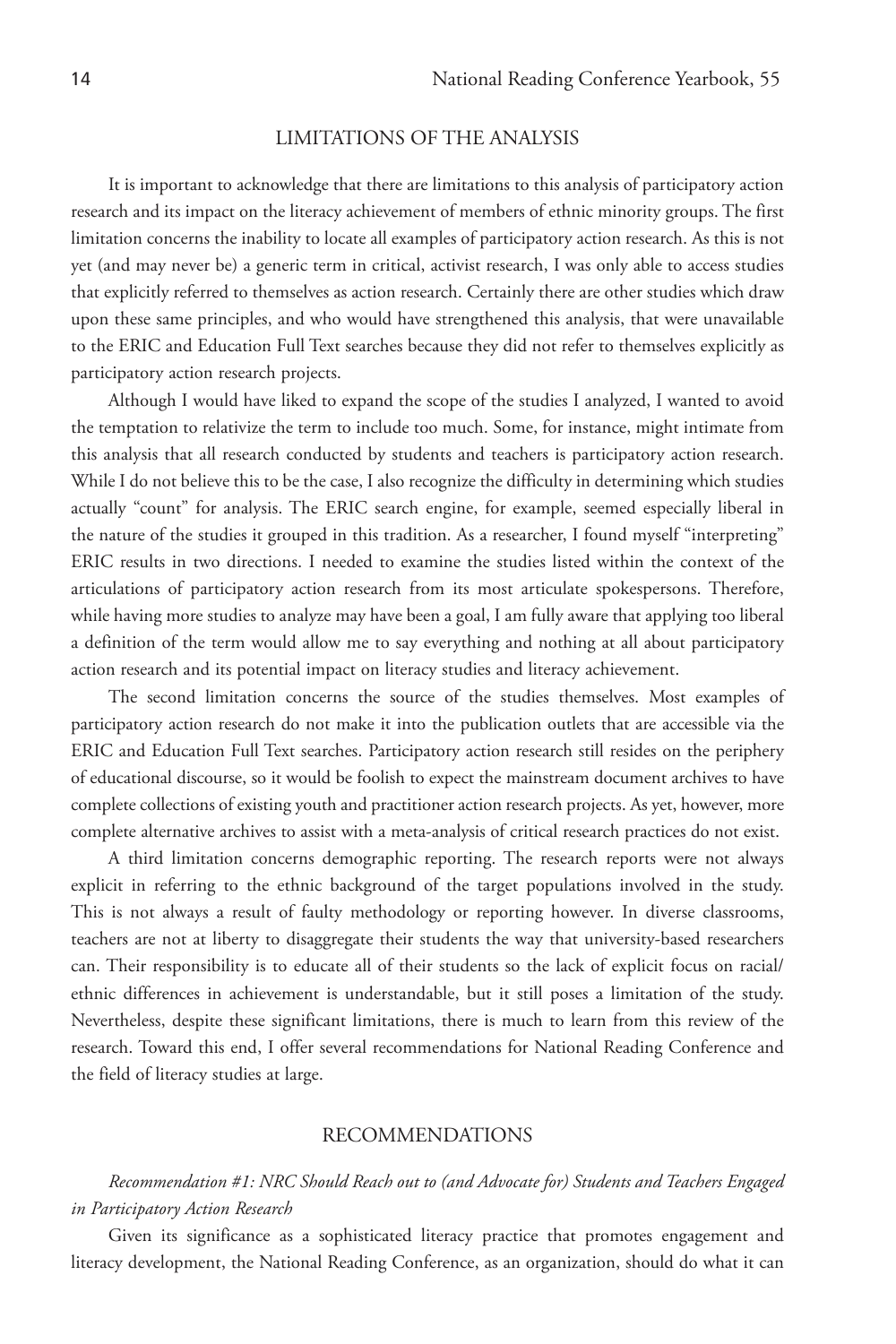to promote youth participatory action research as a literacy pedagogy across ALL levels for ALL students. Youth participatory action research as a classroom literacy practice taps into fundamental ideas about the nature of learning through doing that come from traditions such as those of Dewey and Vygotsky. Participatory action research is also consonant with notions of critical literacy such as reading the word and the world that comes from the Freirian tradition that I alluded to earlier.

National Reading Conference could employ a variety of strategies to promote the significance and legitimacy of participatory action research as an emergent methodology in our field. For example, the organization can make a statement about the importance of participatory action research and K-12 literacy teachers as legitimate participants in the research process. Further, the organization can find ways to locate and highlight students and teachers involved in participatory action research via featured sessions at annual meetings, interaction with local schools and districts, travel awards for preservice teachers and Masters level teachers, and featured articles in NRC publications.

#### *Recommendation #2: More Focus on Participatory Action Research in Literacy Journals*

 Literacy journals could greatly facilitate the visibility and legitimacy of participatory action research by developing special issues that feature participatory action research both as a methodology and as a topic of inquiry. It is also possible to have special sections in the journals that feature participatory action research. An interesting model to note is the *Harvard Educational Review*, which features a special section in the journal entitled "Voices Inside Schools." The purpose of the section, as the title suggests, is to listen to the voices of people who are working, teaching, and learning inside schools. The journal explicitly targets teachers, librarians, and other schoolbased practitioners who are investigating problems of practice. Through its special section, one of education's major journals is taking great strides to generate connections and dialogue between practitioners and researchers both inside and outside of schools around critical issues in education.

#### *Recommendation #3: More Coursework on Action Research at Preservice, Masters, and Doctoral Levels*

Even though participatory action research is growing in acceptance, there are still relatively few places to encounter the research methodology in the postsecondary literacy curricula. There needs to be more focus on teacher research and youth participatory action research as literacy pedagogy in methods courses taught to preservice teachers at the undergraduate and post baccalaureate levels. Further, literacy educators at the postsecondary level are positioned to promote the encouragement of action research projects for theses in Masters degree programs designed for veteran teachers. Finally, there is a need for Ph.D. level courses in participatory action research or sections of methodology courses and literacy courses in doctoral programs that discuss its emergence and relevance. We need to make sure that not only our Ph.D. candidates who are interested in action research are grounded in this research tradition, but all doctoral candidates should be exposed to research traditions that may stretch and enhance their own thinking.

## *Recommendation #4: More Research and Advocacy on All Fronts to Eliminate Literacy Achievement Gap in U.S.*

In light of the complex challenges we face and the external influences that seek to shape the scope of literacy research, our research community is charged with working to expand, not limit what counts as legitimate research. If these new approaches such as participatory action can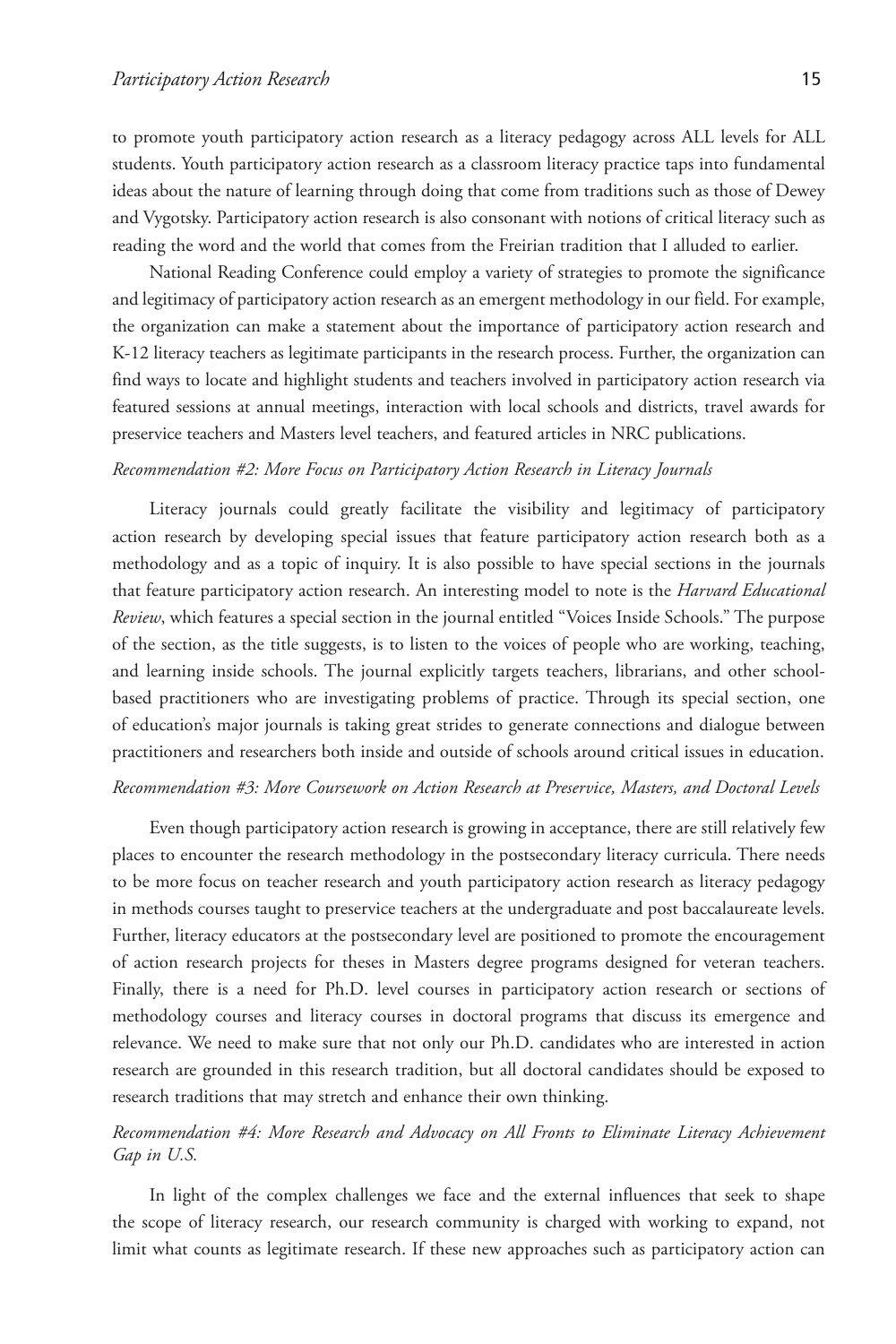shed light on the barriers to achievement or innovative practices in literacy education, the literacy research community needs to argue for their existence and provide institutionally sanctioned spaces for this knowledge to be produced and disseminated. At the same time, there also needs to be continued scrutiny of the measures of academic literacy and continued advocacy of multiple measures of academic literacy. We do not have the leisure of waiting for literacy measures to become more responsive, but we also have a responsibility to continue to advocate for literacy curricula and assessment tools that adequately account for the multiple and valuable ways that our citizens use language and literacy in our world.

Additionally, literacy educators and researchers need to maintain a continued vigilance against the structural (Anyon, 1997; Oakes, 1985), cultural (Ladson-Billings, 1994; Nieto, 1992) and psychological (Steele, 1995) barriers to literacy achievement for members of ethnic minority groups. For example, educational sociologists contend that schools must be analyzed within the larger context of social structures including, but not limited to, the political economy. Another structural explanation concerns the types of courses that students are able to take at the secondary level. Oakes (1985) found that poor and non-White students were disproportionably placed into low-tracked classrooms where they received "dumbed-down" work and were made to feel inferior intellectually. Low-tracked students are likely to under perform on tests; they are more likely to drop out of school; and they are usually ineligible for admission to competitive colleges and universities.

Scholars of multicultural education have investigated the many ways that culturally alienating curricula can inhibit the ability or desire of students from marginalized racial and ethnic groups to engage their school coursework. Non-white students who rarely, if ever, see themselves portrayed positively in the school curriculum have little incentive to invest in that curriculum. Finally, Claude Steele (2003) has conducted research to show that, when students feel that their performance will allow others to negatively stereotype them, they generally under-perform on high stakes tests. Steele has conducted numerous experiments to show how the "Stereotype Threat" causes women to underperform on tests of mathematics and non-White students to generally under-perform across the board on high stakes measures of aptitude or achievement.

## NOTHING IS INEVITABLE

Media and cultural theorist Marshall McLuhan is credited with saying, "There is absolutely no inevitability as long as there is a willingness to contemplate what is happening." This statement is profound both for its substance and for its process. What does it mean for us to engage in contemplation; to literally think in this time about the prospects of our time? It is possible for us to both contemplate the challenges that we face as a community of literacy researchers and educators as well as the possibilities that are offered by an exciting area of scholarship such as participatory action research.

We know the stakes; we absolutely cannot allow another 50 million students to matriculate through our schools while the literacy achievement gap persists. There is good reason to believe that participatory action research, as a literacy pedagogy and as a process of teacher learning and development can help in confronting and eliminating this gap. We must ask ourselves what is more important to our field than this? What better time to act than now? Who better than us to take a leadership role in this endeavor?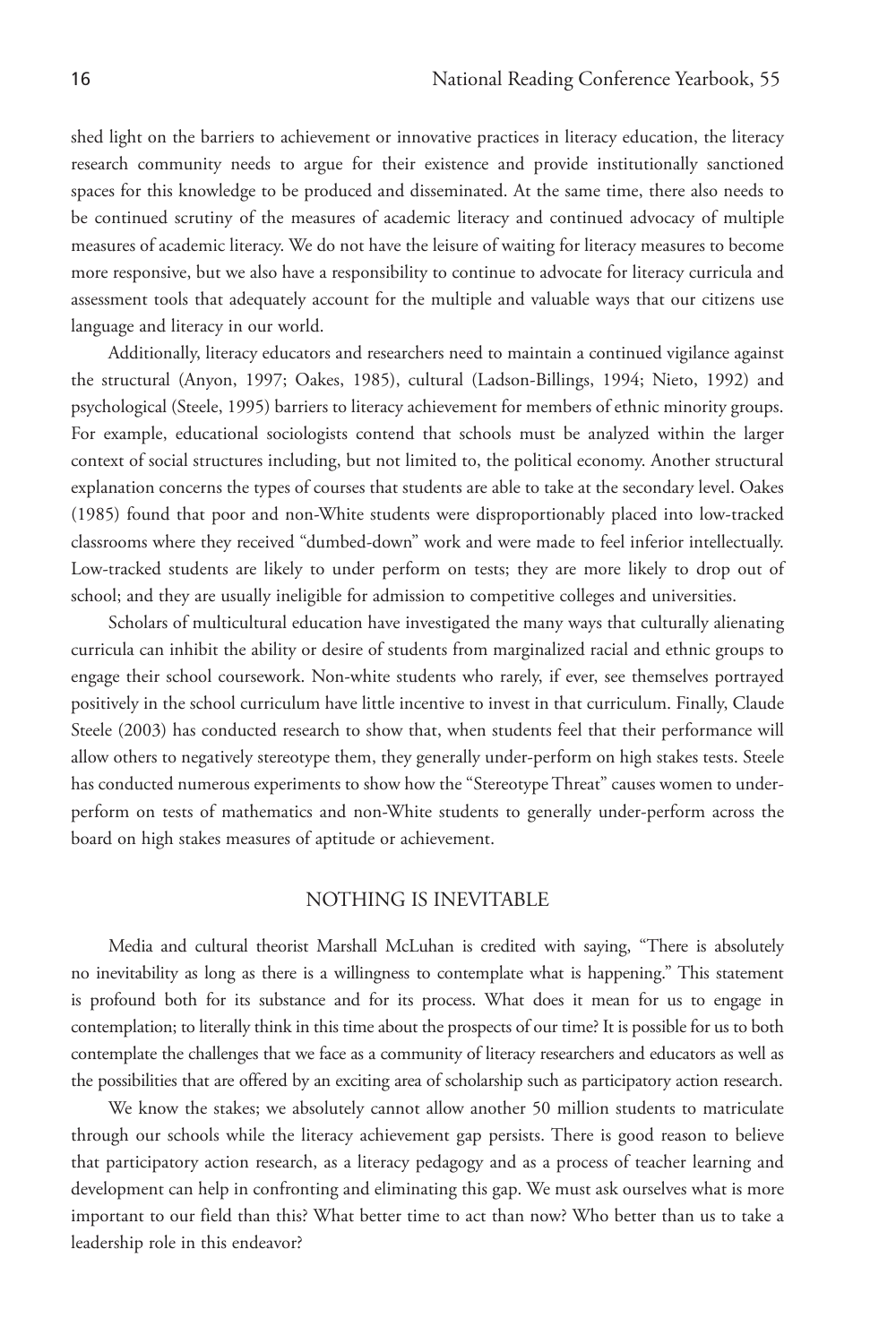### **REFERENCES**

- Alvermann, D. (2001). *Effective literacy instruction for adolescents.* Executive summary and paper commissioned by the National Reading Conference. Chicago, IL: National Reading Conference.
- Anyon, J. (1997). *Ghetto Schooling: A political economy of urban educational reform.* New York: Teachers College Press.
- Bintz, W.P., & Shelton, K.S. (2004). Using written conversation in middle school: Lessons from a teacher researcher project. *Journal of Adolescent and Adult Literacy*, 47, 492-507.
- Borsheim, C., & Petrone, R. (2006). Teaching the research paper for local action. *English Journal*, 95 (4), 78-83.
- Cochran-Smith, M., & Lytle, S.L. (1999). The teacher researcher movement: A decade later. *Educational Researcher*, 28, 15-25.
- College Board (2005). *2005 college-bound seniors.* New York: College Board.
- Duke, N.K, & Mallette, M.H. (Eds.) (2004). *Literacy research methodologies*. New York: Guilford.
- Fine, M., Burns, A., Payne, Y.A., & Torre, M.E. (2004). Civic lessons: The color and class of betrayal. *Teachers College Record*, 106, 2193-2223.
- Fine, M., Bloom, J., Burns, A., Chajet, L., Guishard, M., Payne, Y., Perkins-Munn, T., & Torre, M. (2005). Dear Zora: A letter to Zora Neale Hurston 50 years after Brown. *Teachers College Record*, 107, 496-528.
- Freire, P. (1970). *Pedagogy of the oppressed*. New York: Continuum.
- Gardner, S. (2004). Participatory action research helps now. *Education Digest*, 70, 51-55.
- Hillard, A. (2003). *Young, gifted, and black: Promoting high achievement among African-American students.*  Boston: Beacon.
- Kincheloe, J., & P. McLaren, P. (1998) Rethinking critical theory and qualitative research. In N. Denzin & Y. Lincoln (Eds.), *The Landscape of Qualitative Research* (pp. 260-299). Thousand Oaks: Sage.
- Ladson-Billings, G. (1994). *Dreamkeepers: Successful teachers of African-American children*. San Francisco: Jossey-Bass.
- Lee, C. (1993). *Signifyin' as a scaffold to literary interpretation: The pedagogical implications of an African-American discourse genre.* Urbana, IL: NCTE.
- McIntyre, A. (2000). Constructing meaning about violence, school, and community: Participatory action research with urban youth. *Urban Review*, 32, 123-154.
- Mordock, K., & Krasny,M. (2001). Participatory action research: A theoretical and practical framework for EE. *Journal of Environmental Education*, 32, 15-20.
- Morrell, E. (2006). Toward a bottom up accountability system in urban education: Students as researchers in urban schools. In J. Cammarota, S. Ginwright, and P. Noguera (Eds.). *Beyond Resistance: Youth, communities, and social justice: Toward the development of a national strategy.* New York: Routledge.
- Morrell, E. (2004). Becoming critical researchers: Literacy and empowerment for urban youth. New York: Peter Lang.
- Morrow, R., & Torres, C. (1995). *Social theory and education: A critique of theories of social and cultural reproduction.* Albany: SUNY Press.
- National Reading Panel (2000). *Teaching children to read: An evidence-based assessment of the scientific research literature on reading and its implications for reading instruction: Reports of the subgroups.* Washington DC: National Institute of Child Health and Development.
- National Research Council, Committee on research in education (2005). *Advancing scientific research in education.* Center for Education, Division of Behavioral and Social Sciences and Education. Washington, DC: The National Academies Press.
- Nieto, S. (1992). *Affirming diversity: The sociopolitical context of multicultural education.* New York: Longman.
- Noffke, S.E. (1997). Professional, personal, and political dimensions of action research. *Review of Research in Education*, 22, 305-343.
- Oakes, J. (1985). *Keeping track: How schools structure inequality.* New Haven, CT: Yale University Press.
- Pressley, M.P. (2001). *Effective beginning reading instruction.* Executive Summary and Paper Commissioned by the National Reading Conference. Chicago, IL: National Reading Conference.
- Porter, C.L., & Johnson, J.E. (2004). Parents as classroom volunteers and kindergarten students' emergent reading skills. *Journal of Educational Research,* 97, 235-246.
- Raisch, M. (2005). Action research aids Albuquerque. *Journal of Staff Development*, 26, 50-53.
- Sandoval, J., Tanis, B., & Burstein, K. (2002). Getting youth up to PAR: Using participatory action research to increase self-determination skills. *Exceptional Parent*, 32, 36-38.
- Selener, D. (1997). *Participatory action research and social change*. Ithaca, NY: Cornell Participatory Action Research Network.